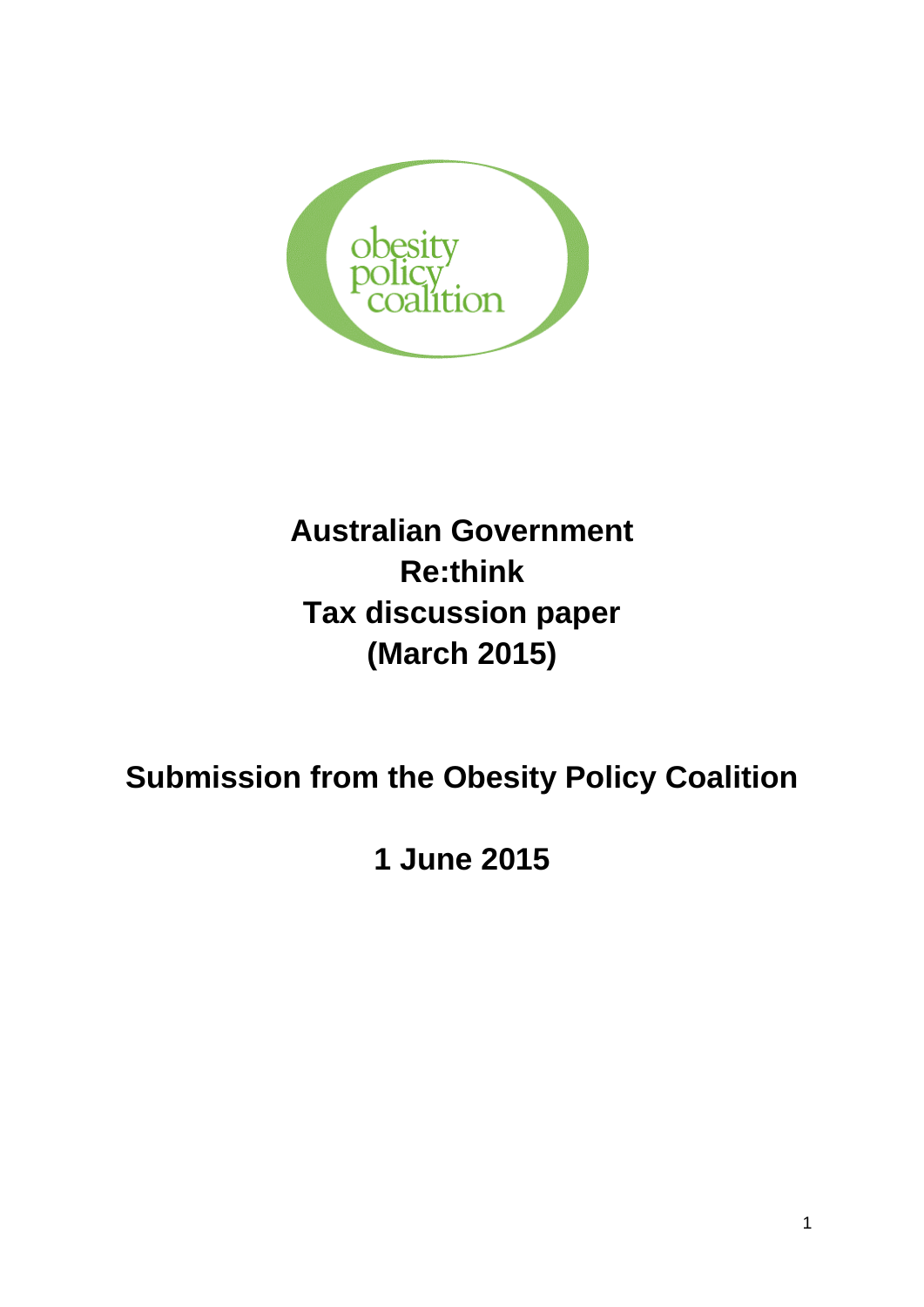## **Executive Summary**

The Obesity Policy Coalition ('OPC') is a coalition between Cancer Council Victoria, Diabetes Victoria and the WHO Collaborating Centre on Obesity Prevention at Deakin University. The OPC's interest in the Australian Government's tax review and Re:think Tax Discussion Paper relates to how fiscal measures may be used to improve diet, weight and health outcomes in Australia. The OPC's submission responds to questions 51 and 54 of the Discussion Paper.

Poor diet, overweight and obesity are the leading contributors to Australia's disease and injury burden, and rates continue to increase. The economic costs of obesity in Australia are also high, exceeding \$58b in 2008. Government led action across a range of sectors is urgently needed to curb overweight and obesity rates and avoid unsustainable burdens on Australia's health system, economy and society.

The World Health Organization, Australia's Preventative Health Taskforce and numerous public health groups and experts have urged governments to explore the potential of fiscal measures (such as taxes and subsidies) to improve diets and weight and health outcomes as part of a comprehensive approach halting the rise of overweight and obesity. These recommendations are based upon growing evidence that food and beverage prices can influence consumption patterns and have significant impacts on weight and health outcomes at a population level, particularly among low income groups.

Having regard to these recommendations and the growing evidence supporting action in this area, the OPC's submission responds to questions 51 and 54 of the Discussion paper as follows:

- In response to question 51, the OPC highlights the importance of retaining the GST exemption for basic foods (such as fruit and vegetables). While removing this exemption may deliver extra revenue to governments and reduce complexity, there is evidence it will influence a reduction in the consumption of healthier whole foods and contribute to an increase in chronic disease and health care costs. It would also be regressive, with low income earners being most heavily impacted by the increased costs. There is no evidence that the current system is unduly complex or burdensome, yet the potential health and health care costs of removing the exemption are clear.
- In response to question 54, the OPC highlights the potential benefits of other fiscal measures to encourage a healthy diet and in particular, submits that the Australian government should implement a tax on sugar-sweetened beverages. There is growing evidence that an appropriately designed tax on sugar-sweetened beverages (effecting a price increase of at least 20%) has the potential to reduce the consumption of these drinks, increase demand for healthier alternatives, improve weight and health outcomes and raise considerable revenue which may be used to support other health promotion initiatives.

The OPC welcomes the discussion on tax reform and looks forward to the opportunity to review and comment on the government's options (green) paper in the second half of 2015.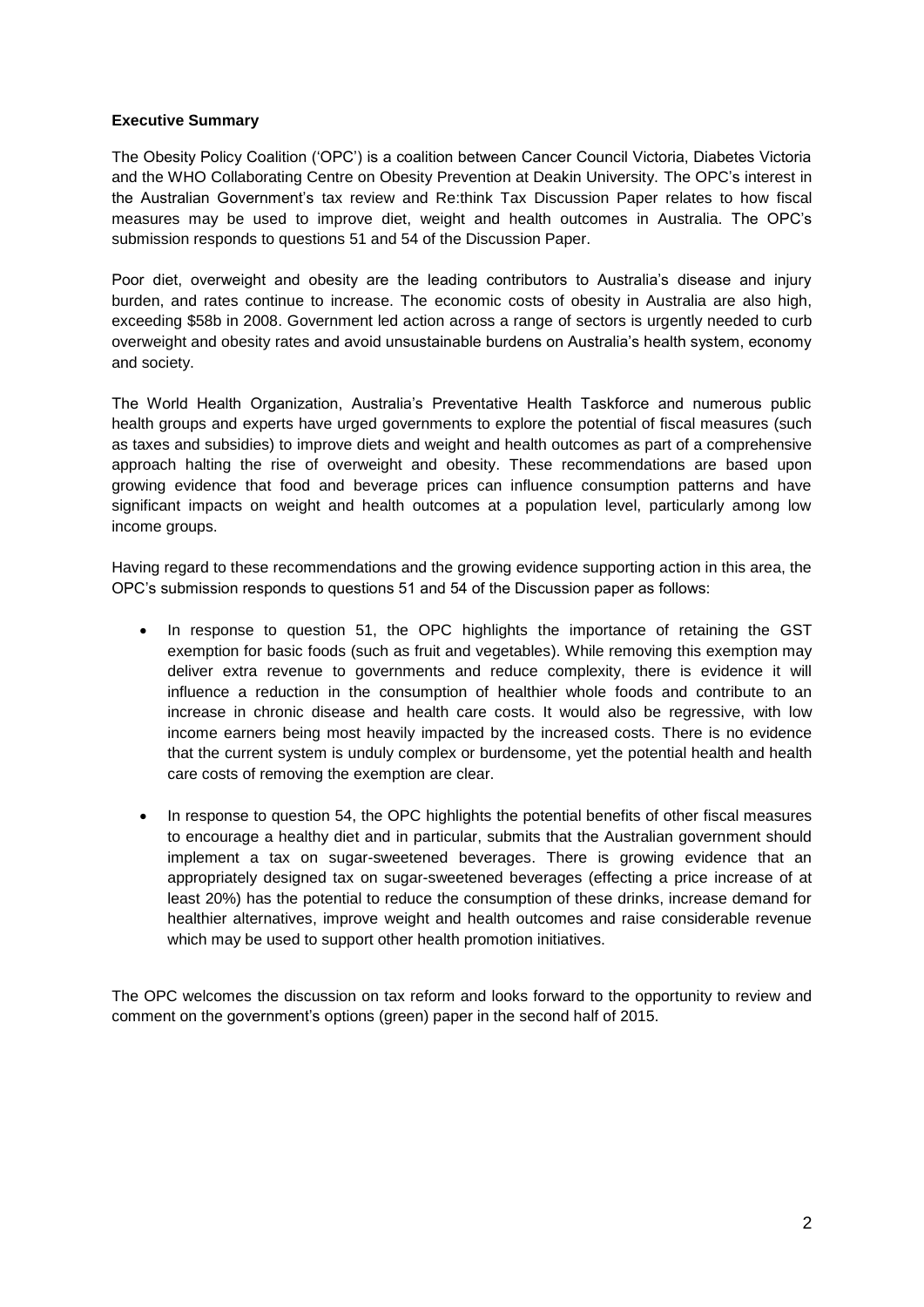## **1. Introduction**

The Obesity Policy Coalition ('OPC') is a coalition between Cancer Council Victoria, Diabetes Victoria and the WHO Collaborating Centre on Obesity Prevention at Deakin University. The OPC advocates for evidence-based policy and regulatory change to address overweight, obesity and unhealthy diets in Australia.

The OPC is grateful for this opportunity to respond to the Australian Government's Re:think Tax Discussion Paper (Discussion Paper). The OPC's interest in this review relates to how fiscal measures may be used to improve diet and population weight and health outcomes. In particular, this submission highlights the OPC's support for retaining for the basic food exemption to the Goods and Services Tax (GST) (in response to question 51 of the Discussion Paper) and the potential benefits of other fiscal measures, such as a sugar-sweetened beverages tax, to improve diet and public health outcomes (in response to question 54 of the Discussion Paper).

## **2. Background – The problems of poor diet, overweight and obesity in Australia**

Poor diet and elevated Body Mass Index are the two leading contributors to burden of disease in Australia, ahead of smoking. $1$  Rates of overweight and obesity remain high across age groups and demographics, including among children. In Australia, the proportion of men and women aged 18 years and over that is overweight or obese has increased dramatically in recent decades. In 1995, 64.9% of males and 49.4% of females were overweight or obese, however in 2011-2012 the proportions had climbed to 70.3% of males and 55.7% of females. $^2$  Australia's adult obesity rate has been estimated to be the fifth highest amongst OECD countries.<sup>3</sup> In 2011-12, around a quarter of all Australian children aged 5-17 years (24% of boys and 27% of girls) were either overweight or obese according to measured body-mass index (BMI), which is more accurate than self-report. The total economic costs of obesity in Australia are also high, exceeding \$58 billion in 2008.<sup>4</sup>

Overweight and obesity primarily result from imbalances between energy intake and energy expenditure. Modelling indicates that the increased energy intake that has occurred over the past few decades is more than enough to explain the parallel increase in body weight.<sup>5</sup> This increased energy intake has occurred mainly as a result of increased consumption of energy-dense (high fat and/or sugar) foods and beverages.<sup>6</sup>

The consumption of energy dense foods has increased significantly among adults and children over the past 30 years. For example, evidence suggests that the average volume of sugar sweetened soft drink consumed annually by adults and children has increased from 47 litres per person in the 1970s to an average of 113 litres per person annually in recent years.<sup>7</sup> Young Australians, in particular, are commonly high consumers of energy dense products such as soft drink, burgers and chips.<sup>8</sup> Data from the National Health Survey 2011-2012 has shown that less than 10% of Australian adults, and a

<sup>-</sup><sup>1</sup> Institute for Health Metrics and Evaluation, Global Burden of Disease Country Profile data for Australia (2014), available at [www.healthmetricsandevaluation.org](http://www.healthmetricsandevaluation.org/)

<sup>2</sup> Australian Bureau of Statistics, 4125.0 – Gender Indicators, Australia January 2013, Overweight / Obesity.

<sup>3</sup> OECD. Health at a Glance 2007 – OECD Indicators. 2007.

<sup>4</sup> Access Economics. The growing cost of obesity in 2008. Diabetes Australia: Canberra, 2008.

<sup>5</sup> Swinburn B, Sacks G, Ravussin E. Increased food energy supply is more than sufficient to explain the US epidemic of obesity. *American Journal of Clinical Nutrition* 2009; 90(6): 1453-1456.

Swinburn BA, Jolley D, Kremer PJ, Salbe AD, Ravussin E. Estimating the effects of energy imbalance on changes in body weight in children. *American Journal of Clinical Nutrition* 2006; 83(4): 859-863.

<sup>6</sup> World Health Organisation. Childhood overweight and obesity: what are the causes? : World Health Organisation, 2010 <sup>7</sup> Gill T., Rangan A., Webb K. The weight of evidence suggests that soft drinks are a major issue in childhood and adolescent

obesity. *MJA* 2006; 184(6): 263-364.<br><sup>8</sup> Australian Bureau of Statistics, Australian Health Survey: Nutrition First Results – Foods and Nutrients 2011-2012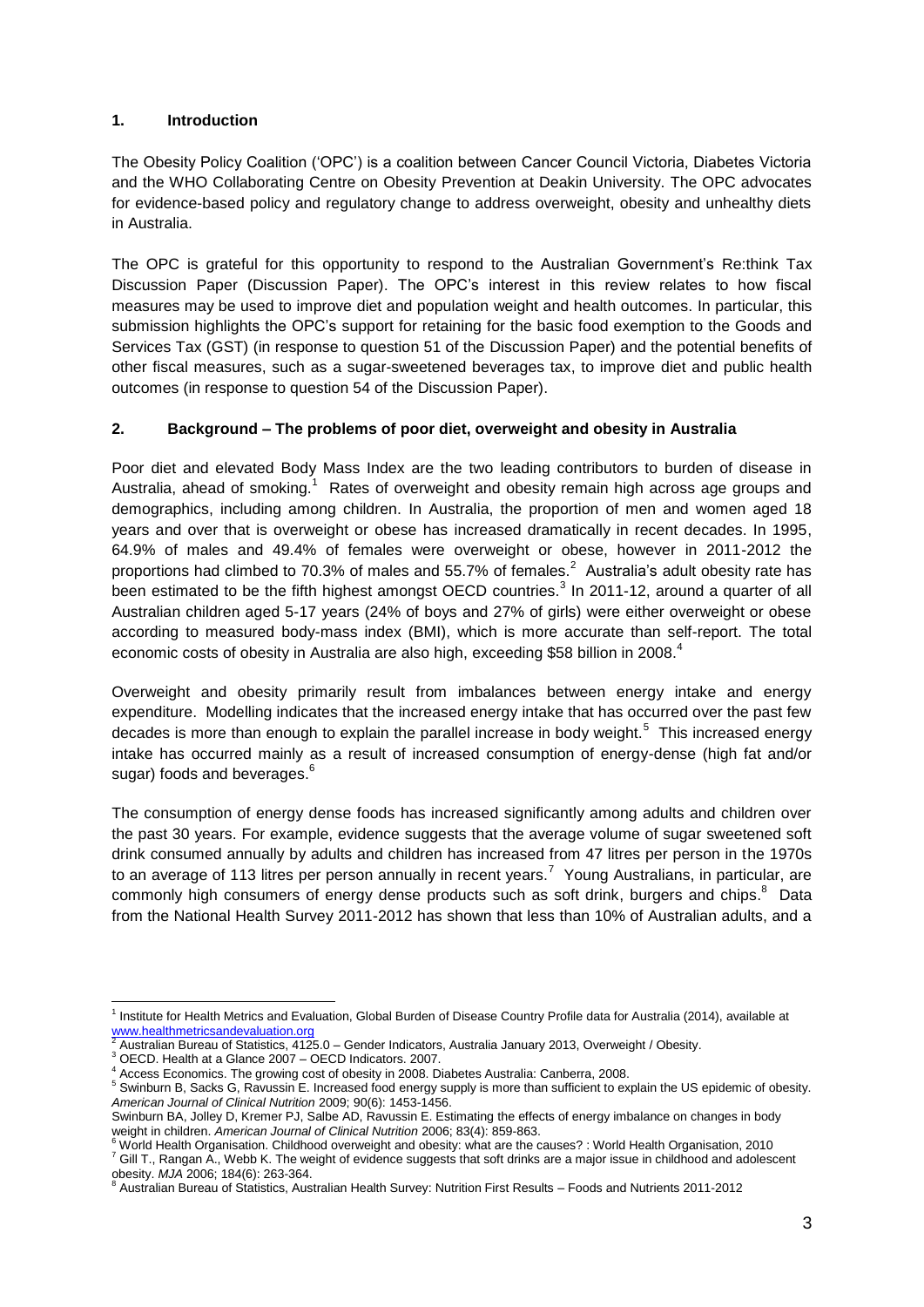minority of children, meet the recommended 5 serves of vegetables per day, with fruit consumption also generally falling short of recommended serves.<sup>9</sup>

If the obesity epidemic in Australia is not checked, it is estimated that by 2025, 83% of males and 75% of females over 20 will be overweight or obese. This would have an enormous impact on health care spending, workforce participation, chronic disease rates and quality of life.<sup>10</sup> The estimated \$8.3 billion in financial costs included \$3.6 billion in lost productivity, \$2.0 billion in direct financial costs to the health system and \$1.9 billion in costs borne by carers, as well as \$76 million in indirect costs. This report was based on the cost of obesity alone and did not take into account the cost of overweight. In the long term, it is expected that the economic costs of obesity will increase significantly, and possibly double, due to the prevalence and incidence of diabetes.<sup>11</sup>

## **3. Recommendations and evidence in support of fiscal measures to help halt the rise in obesity and reduce the burden of disease.**

There is increasing support and impetus from the international community, and peak health bodies, to take decisive policy action on overweight and obesity. The World Health Assembly's Global Action Plan for the Prevention and Control of Non-communicable Diseases 2013-2020 provides guidance on a range of evidence-based policy interventions that governments should consider to halt the rise in and obesity and reduce the burden of non-communicable diseases.<sup>12</sup> Among these interventions, it encourages governments to explore fiscal measures, stating that governments should:

'As appropriate to national context, consider economic tools that are justified by evidence, and may include taxes and subsidies, that create incentives for behaviours associated with improved health outcomes, improve the affordability and encourage consumption of healthier products and discourage the consumption of less healthy options'.<sup>13</sup>

The WHO emphasises that the costs of inaction on the interventions recommended far outweigh the costs of action. $14$ 

The Australian Government has also been recommended to consider fiscal measures through the 2009 final report of the National Preventative Health Taskforce (commissioned by the then Commonwealth Government) proposing " the development of "methods for using taxation, grants, pricing, incentives and/or subsidies to promote production, access to and consumption of healthier foods".<sup>15</sup> Specifically, the taskforce even recommended that the government "provide disincentives for unhealthy foods by considering increasing taxes for energy-dense foods". Despite this recommendation, there have been no moves to revisit food taxes.

The evidence regarding the price elasticity<sup>16</sup> of fresh foods, such as fruit and vegetables, is still emerging. There are variations in the levels of price elasticity reported (including by age, weight

<sup>-</sup><sup>9</sup> Australian Bureau of Statistics, Australian Health Survey: Updated Results, 2011-2012.

<sup>10</sup> Michelle Haby et al., "Future predictions of body mass index and overweight prevalence in Australia, 2005-2025 *Health Promotion International 27(2).*<br><sup>11</sup> Department of Economia

Department of Economic and Social Affairs. World economic and social survey 2007. Development in an ageing world. New York: United Nations, 2007.

Vos T, Goss J, Begg S, Mann N., Projection of health care expenditure by disease: a case study from Australia. Brisbane: School of Population Health, University of Queensland, 2007, <sup>12</sup> W World Health Assembly, Sixty-Sixth Session, *Follow-up to the Political Declaration of the* 

*High-level Meeting of the General Assembly on the Prevention and Control of Noncommunicable Diseases,* 25 May 2013 (A66/A/CONF./1) 2013; World Health Organization, *Global Action Plan for the Prevention and Control of Noncommunicable Diseases*, 2013.

 $13$  Ibid, pg 32.

 $14$  Ibid, pg 10.

<sup>15</sup> Australian National Preventative Health Taskforce Report (2009) *The Healthiest Country by 2020 – National Preventative Health Taskforce Strategy – The Roadmap for Action.*  <sup>16</sup> Price elasticity refers to the percentage change in quantity demanded (consumption or purchases) of a good resulting from a

<sup>1%</sup> change in the price of the good.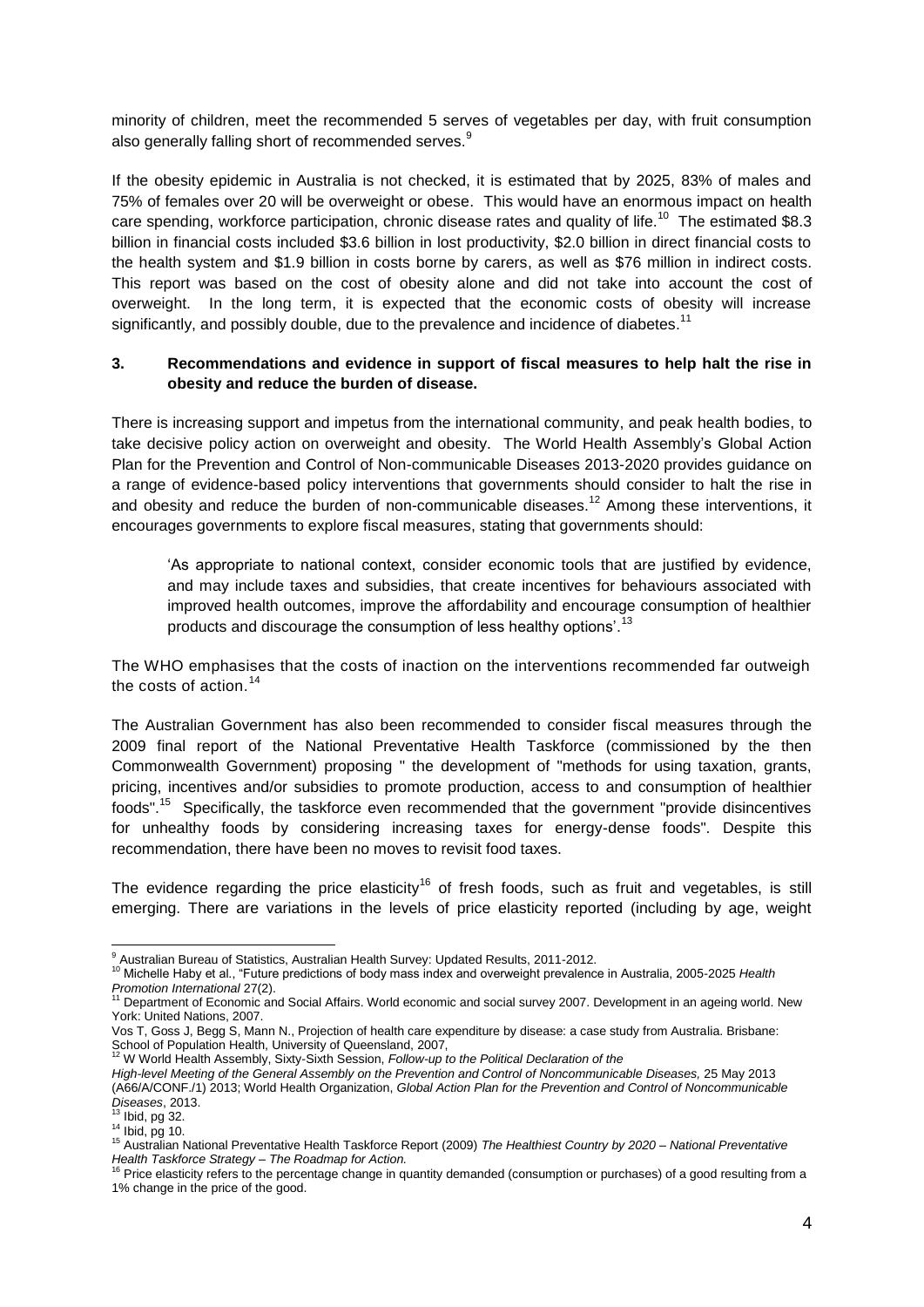status, socio-economic status and family size) and there is little evidence regarding cross-price elasticity (i.e. impact on alternative purchasing, such as other food categories).<sup>17</sup> However, there is growing evidence that price interventions can impact on purchasing habits and weight outcomes if they are well targeted, demand is reasonably elastic and consumers have a choice to shift to healthier food and/or beverages (particularly among low income groups).<sup>18</sup> As discussed below, emerging evidence from countries that have implemented food and beverages taxes is demonstrating positive effects on consumption patterns.

## **4. Goods and Services Tax**

*Question 51: To what extent are the tax settings (that is, the rate, base and administration) for the GST appropriate? What changes, if any, could be made to these settings to make a better tax system to deliver taxes that are lower, simpler, fairer)*

The OPC submits that the GST exemption for basic food should be retained. As explored in the Discussion Paper, removing the GST exemption for basic food may deliver extra revenue to governments and may cause the GST to be simpler and cheaper for industry and governments to administer. However, if removing the exemption influences a reduction in the consumption of basic foods, particularly fresh fruit and vegetables, any increases in revenue and administrative benefits must be weighed against equity considerations and are likely to be, to some extent, offset by potential increases in health care and other costs.

The OPC recognises that removal of the basic food exemption is currently unlikely given the lack of support for this measure by the Victorian and other state governments. However, the OPC would like to take this opportunity to highlight the importance of retaining the exemption to inform any future consideration of this issue, as well as future governments that may be influenced by the outcomes of this review.

## (a) Price elasticity of fruit and vegetables

There is evidence that applying the GST to fresh food in Australia could decrease consumption and that what may appear to be small decreases in consumption could significantly increase chronic disease and health care costs.

Modelling used in studies by several leading Australian researchers has shown that:

- $\circ$  If the price of fruits and vegetables were to go up by 10% (the current level of GST), consumption can be expected to go down by about 5%.
- o Over the lifetime of the 2003 Australia adult population, this could lead to around 90,000 extra cases of heart disease, stroke and cancer, which may cost up to \$1.8 billion to treat, on top of a loss of approximately 100,000 healthy life years.<sup>19</sup>

While these figures may be influenced by shifts in diet following any reduction in fresh food consumption (cross price elasticity), the researchers concluded that governments should explicitly consider the potential health consequences before making changes to Australia's tax system.<sup>20</sup>

<sup>-</sup><sup>17</sup> Powell LM, Chriqui JF, Khan T, Wada R, Chaloupka FJ. Assessing the potential effectiveness of food and beverage taxes [and subsidies for improving public health: a systematic review of prices, demand and body weight outcomes](http://www.ncbi.nlm.nih.gov/pubmed/23174017) (2013) 14(2) *Obesity Review*. 110-28.

<sup>&</sup>lt;sup>18</sup> Powell L et al, Assessing the Potential Effectiveness of Food and Beverage Taxes and Subsidies for Improving public Health: A Systematic Review of Prices, Demand and Body Weight Outcomes, Obesity Review 2013;14(2): 110 -

<sup>128</sup> <sup>19</sup> Veerman J and Cobiac L[. Removing the GST exemption for fresh fruits and vegetables could cost lives.](https://www.mja.com.au/journal/2013/199/8/removing-gst-exemption-fresh-fruits-and-vegetables-could-cost-lives) (2013) 199(8) *Med J Aust*, 534-535 <sup>20</sup> Ibid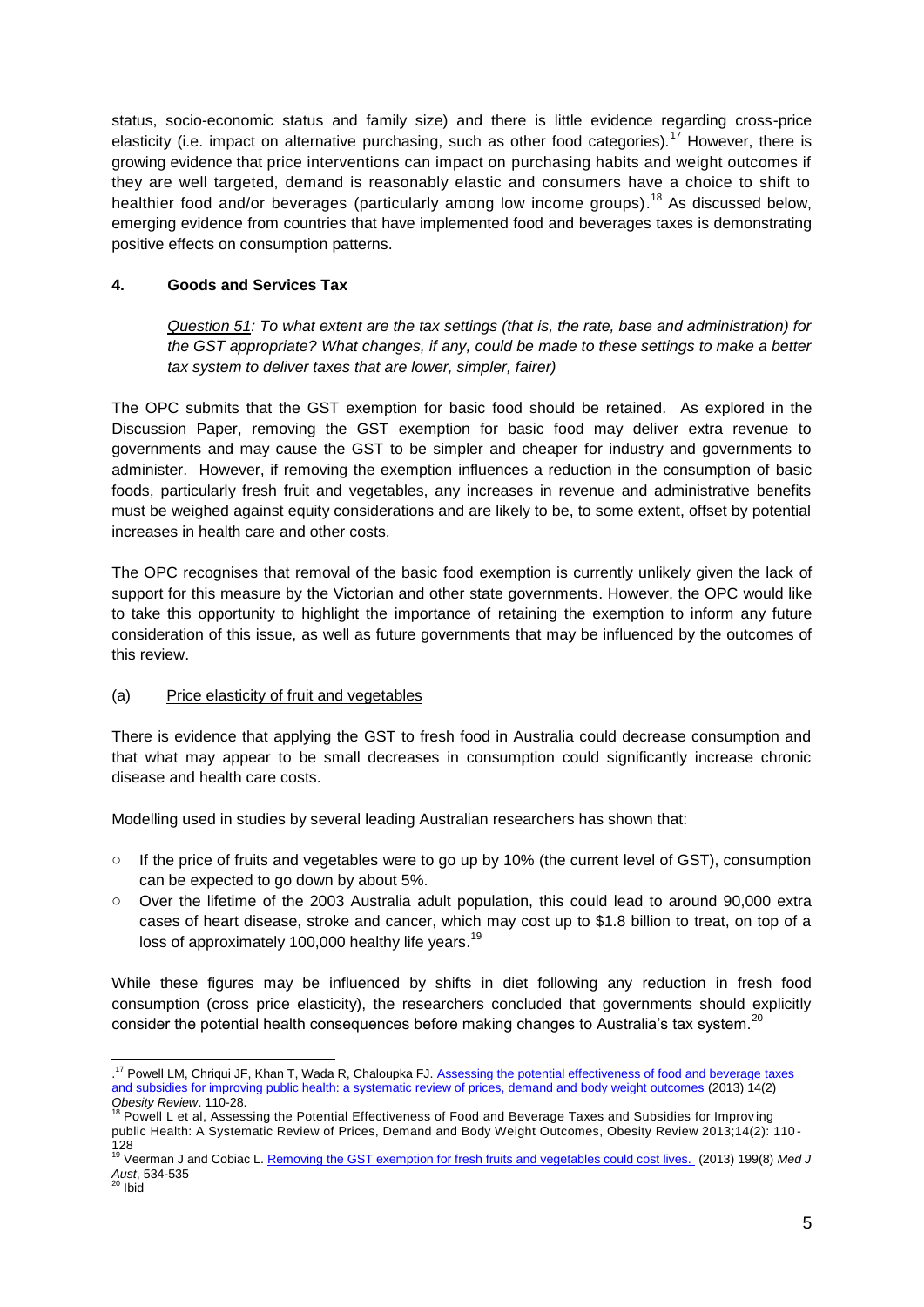#### (b) Equity considerations

The removal of the GST exemption for basic foods would be regressive given lower income earners spend a higher proportion of their income on food, compared to high income earners. In 2009 – 10, low income households across Australia spent \$17 (15%) of their household income on fruit and vegetables, compared with \$38 (10%) by high income households.<sup>21</sup> The 2011-12 Australian Health Survey reported that among women in particular, rates of overweight and obesity vary by socioeconomic status. Almost two thirds (63%) of women in the lowest socioeconomic group were overweight or obese, compared with almost half (47%) of those in the highest socioeconomic group.<sup>22</sup>

In the alternative, it may be argued that low income groups will be impacted less by the removal of the GST exemption than higher income groups if the total amount they spend on basic foods is less (preferring to purchase packaged or more calorie dense food for their money). However, this argument fails to acknowledge the burden that would fall on lower income earners should a higher proportion of their income need to be directed to purchasing healthy foods (leaving less income in the weekly budget for other goods and services). It also fails to recognize the price sensitivity of low income earners, existing barriers to purchasing fresh food for low income groups and the need to remove these barriers. There is clearly a need to make fresh food more affordable (increasing access) rather than more expensive (raising the barriers to access further).

Advocates for removing the GST exemption for basic foods also express the view that while fiscal incentives may be used to improve health, particularly among lower socio-economic groups, the use of indirect taxes may not be the best mechanism (as they are not means tested and are available to the whole population, not just at risk groups).It is argued that instead, these outcomes may be better achieved (particularly for lower socio-economic groups) through more specifically directed fiscal mechanisms, such as reductions in income taxes or direct support to purchase fruit and veg (i.e. vouchers or benefits, as per US electronic benefit transfer card / formally food stamps, or tax credits as per Canada). The OECD has also suggested that equity concerns could be addressed through welfare policies.<sup>23</sup>

While these approaches may be beneficial they are also likely to give rise to major administrative costs. For example, administrating a scheme of rebates to low income earners that involves collecting records of fresh food purchase or means testing them may be complex and expensive. There would also be many consumers who do not have the wherewithal to access the off-setting rebate (just as it is argued there are lots of low income consumers who are too time poor to purchase and prepare fresh food). This may lead to the replacement of one type of barrier to fresh food availability with another. In addition, while one government may support rebates or tax cuts, these policies are vulnerable to changes in government and policy priorities. Furthermore, a relative price difference between healthy and unhealthy foods not only supports lower socio-economic groups to purchase these foods, but also sends a message to the whole population which can benefit from a healthier diet.

<sup>-</sup><sup>21</sup> ABS 2011 Household Expenditure Survey, Australia: detailed expenditure items, 2009–10. ABS cat. no.6530.0. Canberra: ABS , cited in Australian Institute of Health and Welfare. [Australia's Food & Nutrition 2012. A](http://www.aihw.gov.au/WorkArea/DownloadAsset.aspx?id=10737422837)ustralian Government. 2012. Cat. No. PHE 163, p.95

<sup>22</sup> Australian Bureau of Statistics. 2011-12 Australian Health Survey. Australian Institute of Health and Welfare. Available at <u><http://www.aihw.gov.au/who-is-overweight/></u><br><sup>23</sup> Organisation for Economic Co-operation and Development (OECD). <u>OECD Economic Surveys Australia</u>. Overview.

December 2014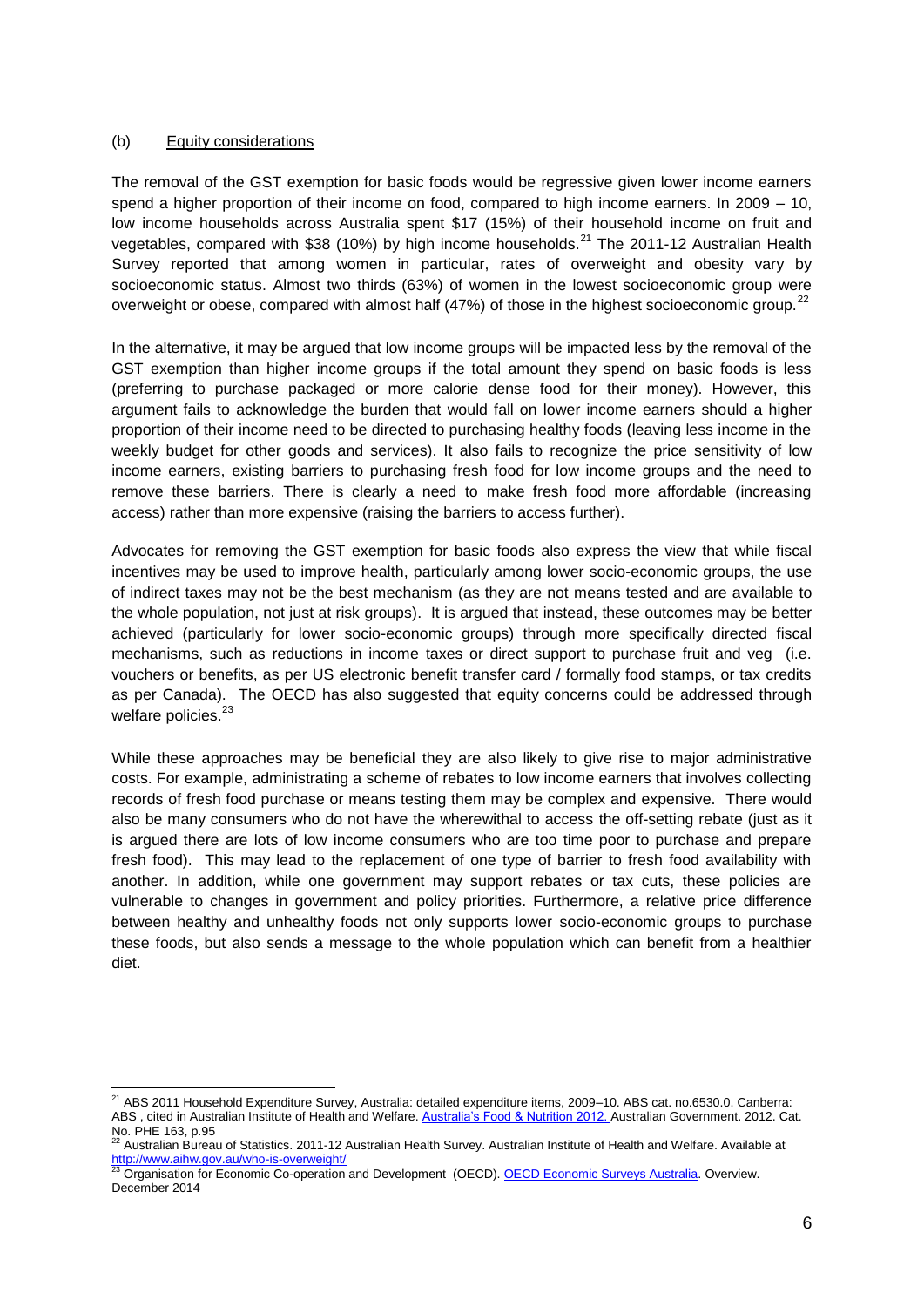## (c) Impact on revenue, administration and health related costs

It has been estimated that removing the GST food exemption could generate up to \$6 billion in extra revenue annually.<sup>24,25</sup> It may also enhance simplicity and reduce administration and compliance costs. However, these benefits must be weighed against any potential increases in administrative, health and social costs. Any suggestions that revenue raising should be kept separate from considerations of their impact on health could lead to a missed opportunity to synergistically achieve cost savings *and* promote public health. If tax policy can be used to keep health care costs down, it must be a legitimate consideration in the reform debate.

While the GST exemptions for basic food may have resulted in greater complexity and higher compliance and administration costs, there is no evidence that they have been onerous or prohibitive, and these costs/complexity issues have no doubt fallen over time as businesses and governments have become more familiar with the legislation.<sup>26</sup> There will always be anomalies, as highlighted by the GST and pizza rolls example in your Discussion Paper, but the evidence shows that these are uncommon, particularly now that the GST exemption has been in force for some time.

As discussed above, there are huge health and economic imperatives to improve diets, weight and health outcomes. Less than 6% of Australians are consuming the recommended levels of fruit and vegetable intake. $27$  As also noted above, researchers estimate that the costs associated with the negative health effects of a 10% price increase on fruit and vegetables may run as high as \$1.8 billion. The health care costs avoided or saved if fresh food remains exempt, together with potentially significant increases in chronic disease, must be factored into calculations as to the net revenue that may be raised by removing the GST food exemptions. The costs of any administrative scheme implemented to counter inequity, such as rebates or subsidies for low income families, must also be taken into consideration (as discussed above).

# (d) Other options?

There are other tax reform options available to governments that have the potential to generate significant revenue, with some also having the potential to improve public health and decrease health care costs (such as a tax on sugar sweetened beverages, discussed below). These options should be carefully considered by Australian Governments before taking any steps that could deter the consumption of fresh fruit and vegetables and potentially increase the burdens of unhealthy diets and chronic disease in Australia.

## **5. Indirect taxes**

*Question 54: To what extent does Australia have the appropriate mix of taxes on specific goods and services? What changes, if any, could improve the mix?*

The Obesity Policy Coalition's response to this question focuses on the role corrective taxes may play, as part of a multi strategy approach, to reducing the problems of overweight and obesity in Australia.

As recognised in your Discussion Paper, indirect or corrective taxes on tobacco and alcohol have been very effective to raise revenue, achieve behavioural change and reduce the social costs of these

<sup>-</sup><sup>24</sup> Thomas Fitzgerald, *Making the case for GST on fresh food.* The Conversation, 19 January 2015.

<sup>25</sup> Hutchens G and Heffernan M. Think tank – [Abbott government would raise \\$6 billion from GST on fresh food.](http://www.smh.com.au/federal-politics/political-news/think-tank-abbott-government-would-raise-6-billion-from-gst-on-fresh-food-20150105-12i9b6.html) Sydney Morning Herald, 6 January 2015 <sup>26</sup> Kenny P[. The GST Food Exemption.](http://www.buseco.monash.edu.au/blt/jat/2000-issue6-kenny.pdf) (2000) 36 *Journal of Australian Taxation*. 424.

<sup>&</sup>lt;sup>27</sup> Australian Bureau of Statistics. [Daily Intake of Fruit and Vegetables](http://www.abs.gov.au/ausstats/abs@.nsf/Lookup/by%20Subject/4338.0~2011-13~Main%20Features~Daily%20intake%20of%20fruit%20and%20vegetables~10009) 2011-2013.(2013); 4338.0 - Profiles of Health, Australia,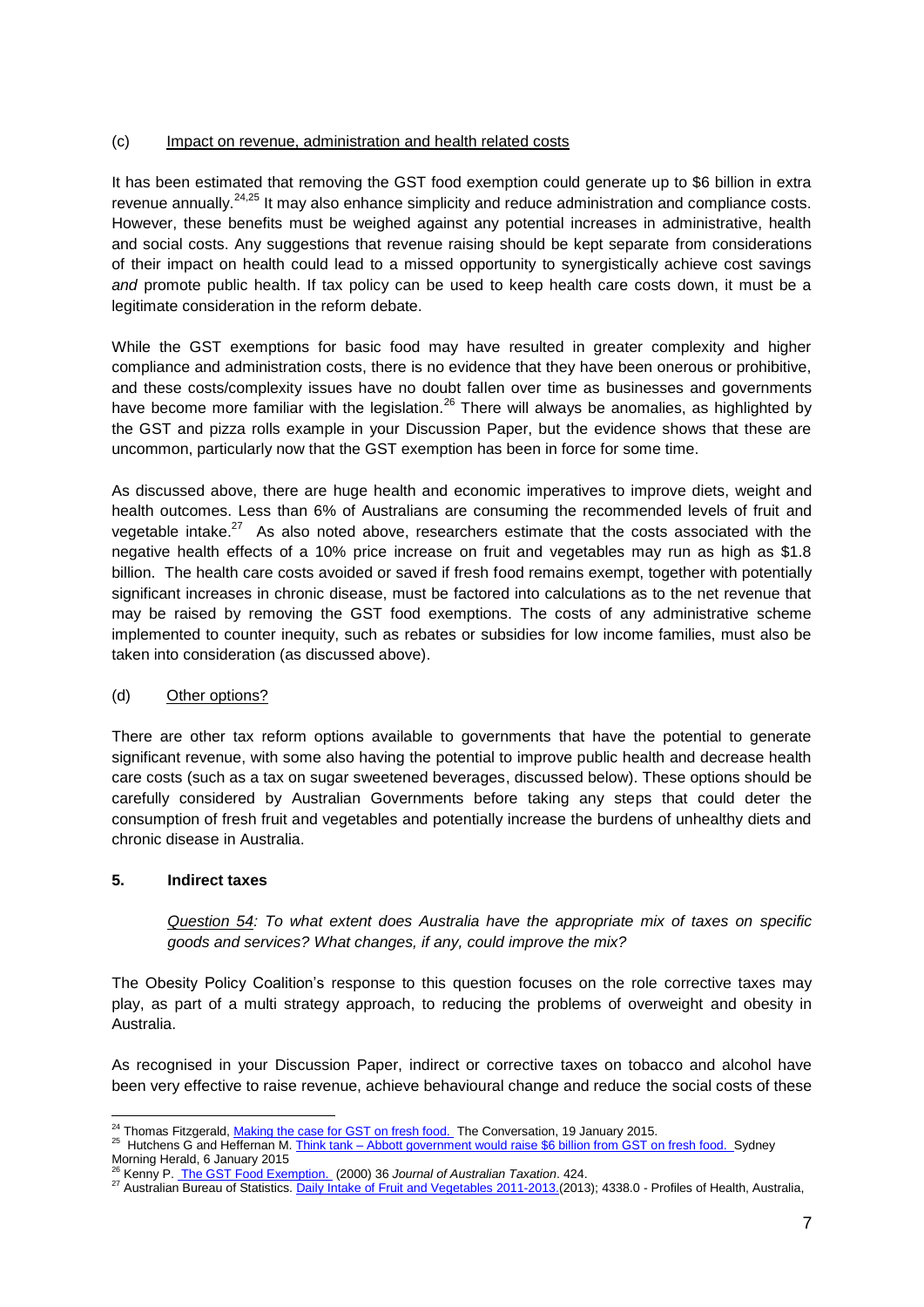harmful products. As also noted in your Discussion Paper, 'other corrective taxes used around the world include taxes on sugary drinks (to reduce obesity)…' Emerging evidence from Australia and internationally demonstrates that fiscal measures, such as taxes on sugary drinks can be very effective to influence consumption and improve population weight and health outcomes.

As discussed above, there is now growing evidence that price interventions can impact on purchasing habits and weight outcomes if they are well targeted, demand is reasonably elastic and consumers have a choice to shift to healthier food.<sup>28</sup> The impact of a tax on consumption of certain products has been demonstrated in the case of the Danish tax on saturated fat in food products, which operated for a year from October 2011. Evaluation showed that the tax reduced demand for fats, such as butter, blends, margarine and oils, showing decreases in the consumption of these products in the range  $10-15\%$ <sup>29</sup> Food taxes to improve population health have also been implemented in France (2012), Hungary (2011) and a number of countries in the Western Pacific.<sup>30 31</sup> Evaluation of the impact of the Hungarian tax, which applies to food high in sugar, fat and caffeine, found evidence of reformulation of products, a decrease in sale of taxed products by 25%, and a decrease in consumption of between 25-35% compared to the previous year. $32$  In Mexico, a tax of approximately 10% on sugar-sweetened beverages was implemented in January 2014 and preliminary data suggests that consumption rates have fallen by around 10% while consumption of healthier drinks has increased. $^{40}$ 

The Australian government could similarly investigate options to reduce the price of fruit and vegetables relative to unhealthy foods. Alternatively, it could focus on foods or beverages that: (a) contribute most to overweight, obesity and the prevalence of type 2 diabetes; and (b) for which there is the strongest evidence of price elasticity and investigate the benefits of a tax on these foods/beverages alone. In particular, there is increasing evidence that a tax on sugarsweetened beverages would be effective to reduce consumption of these drinks and improve population weight and health outcomes. Accordingly, the OPC seeks to highlight the potential benefits of a sugar-sweetened beverages tax and encourage the government implement a sugar-sweetened beverages tax in Australia.

## (a) The growing evidence to support a tax on sugar-sweetened beverages

There is evidence that a tax on sugar-sweetened beverages (SSBs) has the potential to:

- 1. Effectively discourage consumption of a product that contributes substantially to the poor diets and chronic disease risk of Australians;
- 2. Decrease sales of unhealthy beverages and influence demand for healthier alternatives, such as water and low fat milk;
- 3. Encourage beverage manufacturers to reformulate their beverages to reduce sugar content;
- 4. Convey the message that the government recognizes that these products are a matter of concern for public health; and

-

<sup>&</sup>lt;sup>28</sup> Powell L et al, Assessing the Potential Effectiveness of Food and Beverage Taxes and Subsidies for Improving public Health: A Systematic Review of Prices, Demand and Body Weight Outcomes, Obesity Review 2013;14(2): 110 -

<sup>128&</sup>lt;br><sup>29</sup> Dejgard et al., "The Danish tax on saturated fat – short run effects on consumption, substitution patterns and consumer prices of fats" (2013) 42 *Food Policy* 18-31. <sup>30</sup> Villanueva T. "European nations launch tax attack

on unhealthy foods" CMAJ. 2011;183(17):E1229–30.

doi:10.1503/cmaj.109-4031.<br> $^{31}$ Thom A M

<sup>31</sup> Thow, A. M. et al. "Taxing soft drinks in the Pacific: implementation lessons for improving health" (2011) *Health Promotion* 

*International*, *26* (1), 55–64. <sup>32</sup> World Health Organization *Global status report on noncommunicable diseases 2014* Geneva, Switzerland.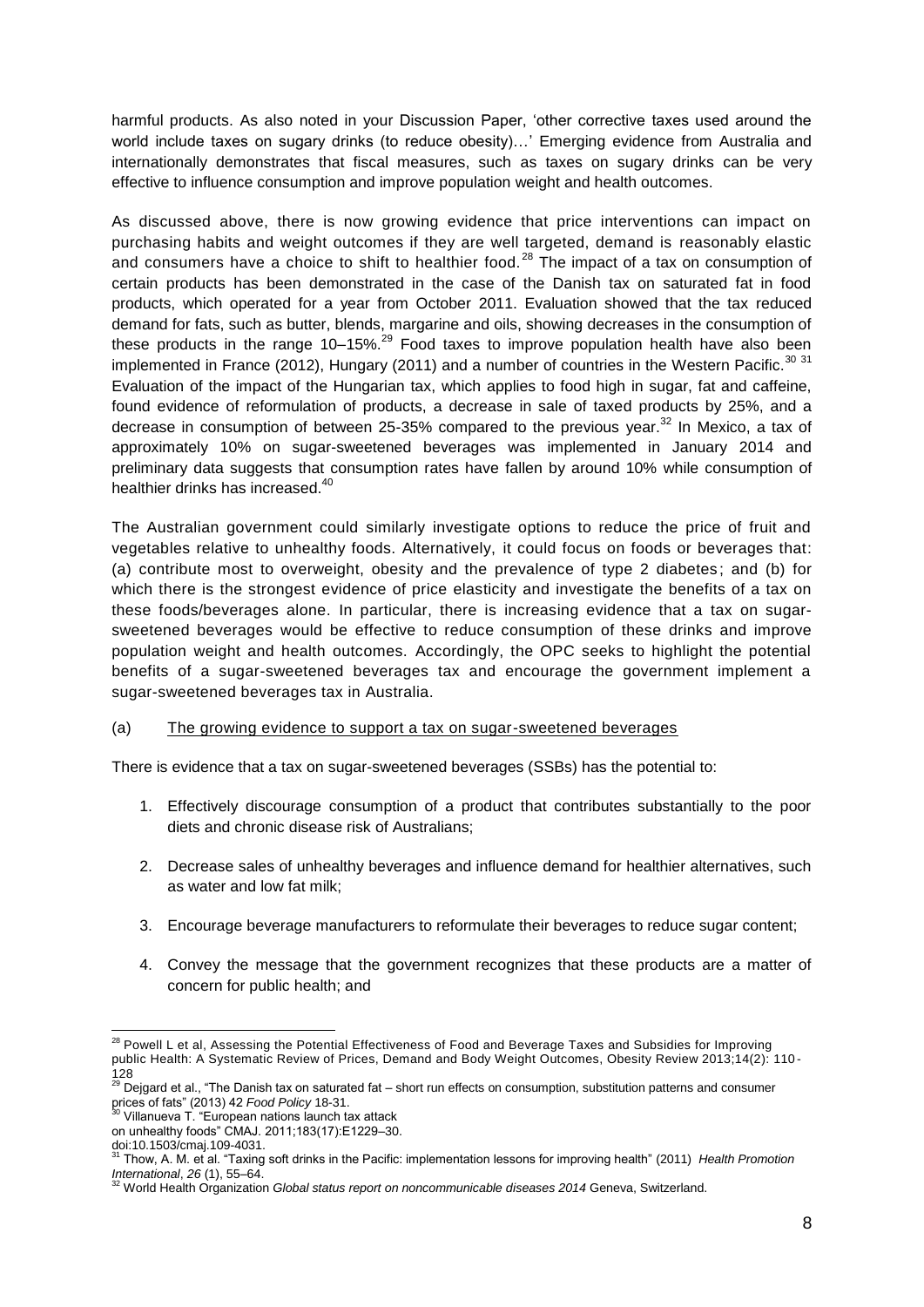5. Raise considerable revenue which may contribute to health promotion initiatives.<sup>33</sup>

## *(i) The problems with SSB consumption*

Leading Australian and international health organisations consider SSBs consumption to be a risk factor for weight gain and obesity.13, 14 The World Health Organisation has recommended that consumption of these beverages should be restricted and the World Cancer Research Fund has recommended that consumption should be avoided.<sup>13, 14</sup> Similarly, the Australian Dietary Guidelines 2013 recommend that consumption of added sugar in the diet be limited, particularly sugarsweetened drinks.<sup>19</sup> The recommendations are underpinned by evidence of association between SSB consumption and an increased risk of weight gain in adults and children, as well as association with increased risk of dental caries.<sup>34</sup> SSB's also provide virtually no nutritional benefit to consumers, providing few or no nutrients other than water.

However, large numbers of Australian adults and children continue to consume SSBs. Soft drinks, in particular, are consumed by large proportions of the population.<sup>35</sup> The 2007 Australian National Children's Nutrition and Physical Activity Survey found 47% of children (aged 2-16 years) consumed SSBs daily.<sup>36</sup> Survey data commissioned by Food Standards Australia and New Zealand (FSANZ) in 2003 found that younger age groups were more likely to consume sugar sweetened soft drinks, with 78% of 12-17 year olds and 75% of 18-24 year olds reporting consumption of sugar sweetened soft drinks in the week prior to the survey.<sup>37</sup> Younger children also consume concerning volumes of SSB. Research into the consumption patterns of very young children (16-24 months) in Western Sydney found that, on average, cordials were consumed on a daily basis by 41% of children and soft drinks were consumed on alternate days by 29% of children.<sup>38</sup> In the 12 months to October 2012, Australians bought 1.28 billion litres of carbonated/still drinks with sugar, with regular cola drinks being the most popular (447 million litres).<sup>39</sup>

# *(ii) A tax on SSBs can influence purchasing and consumption behavior*

There is evidence that taxes on SSBs (or sugar-sweetened soft drinks alone) could reduce consumption and improve population weight and health outcomes, if the tax is set at a sufficiently high level. $40$ 

As discussed above, there is evidence that Mexico's tax of approximately 10% is shifting consumption patterns away from SSBs towards healthier drinks. $^{40}$  Modelling in Australia and the UK, using crossprice elasticity data, has estimated that a price increase of 20% on SSBs is likely to result in appreciable decreases in population energy consumption and BMI, resulting in thousands of healthy

-

 $33$  These summary points have been adapted from Kelly Brownell and Roberta Friedman, Yale Rudd Centre for Food Policy and Obesity Report: 'Sugar-Sweetened Beverage Taxes – An Updated Policy Brief' (October 2012)

<sup>34</sup> Ibid; see also Vartanian et al., 'Effects of soft drink consumption on nutrition and health: A systematic review and metaanalysis' (2007) 97(4) *American Journal of Public Health* 667

<sup>35</sup> Hector D, Rangan A, Louie J, Flood V, Gill T. Soft drinks, weight status and health: a review. A NSW Centre for Public Health Nutrition (now know as Cluster of Public Health Nutrition, Prevention Research Collaboration, University of Sydney) project for NSW Health, 2009.

<sup>36</sup> PM Clifton et al., 'Beverage intake and obesity in Australian Children' (2011) 12 *Nutrition and Metabolism* 87.

<sup>&</sup>lt;sup>37</sup> Food Standards Australia New Zealand. Consumption of intense sweeteners in Australia and New Zealand - Roy Morgan Research Report. Canberra, Food Standards Australia New Zealand, 2003.<br><sup>38</sup> Keren, Nebb st. cl. (Oscarra, Food Standards Australia New Zealand, 2003.

<sup>38</sup> Karen Webb et al, 'Consumption of 'extra' foods among children aged 16-24 months' (2006) 9(8) *Public Health Nutrition*   $rac{1035}{39}$ .

<sup>&</sup>lt;sup>39</sup> Retail World, December 2012.

<sup>40</sup> Brownell et al. 'The Public Health and Economic Benefits of Taxing Sugar-Sweetened Beverages' 361(16) *New England Journal of Medicine* 1599; Andreyeva et al. 'Estimating the potential impact of sugar-sweetened beverages to reduce consumption and generate revenue' (2011) 52(6) *Preventive Medicine* 413; Wang YC et al. 'A penny-per-ounce tax on sugarsweetened beverages would cut health and cost burdens of diabetes' (2012) 31 *Health Affair* 199–207; Eyles et al. 'Food Pricing Strategies, Population Diets, and Non-Communicable Disease: A Systematic Review of Simulation Studies' (2012) 9(12) *Plos Medicine* 1.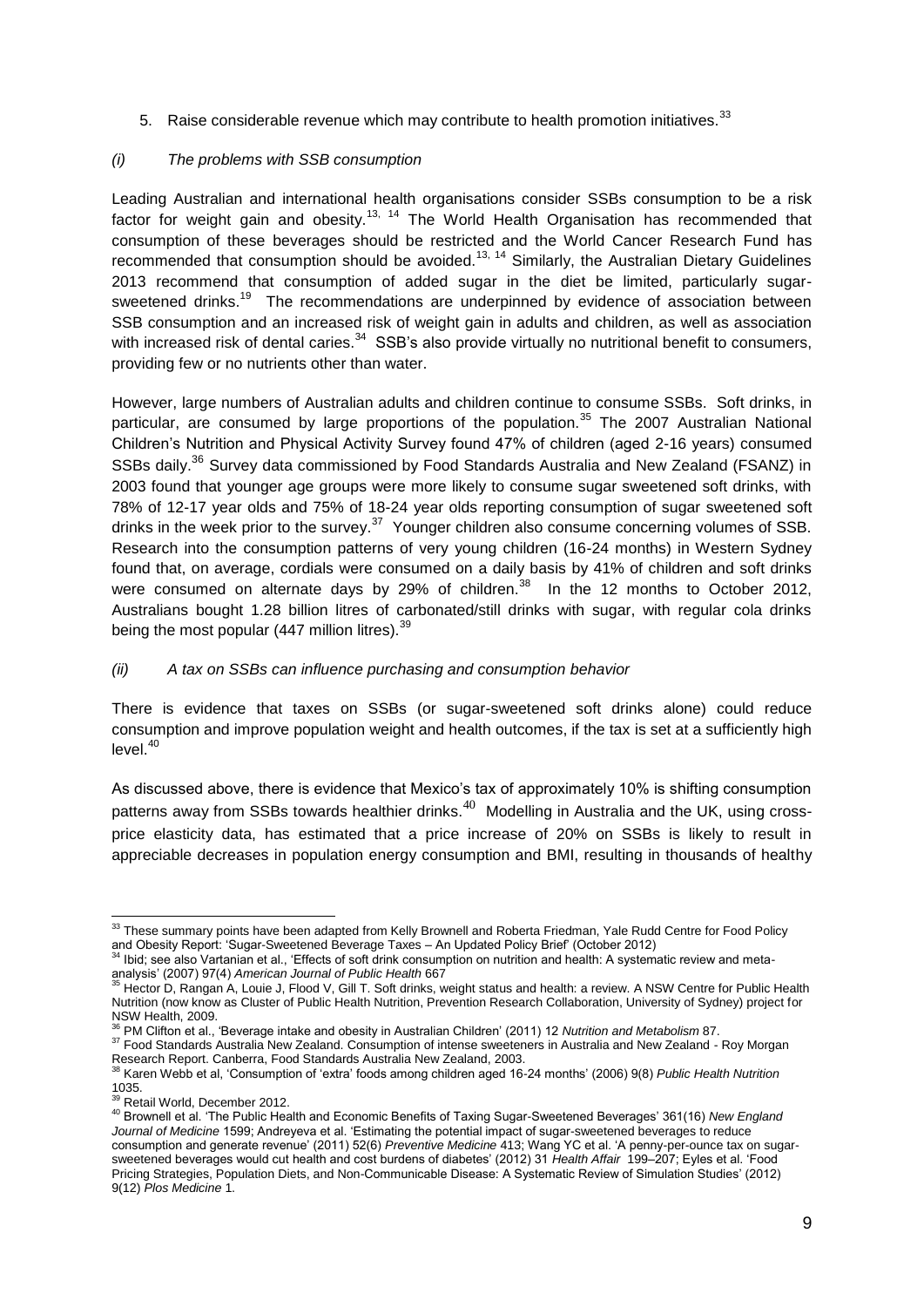life years gained and millions of dollars saved in healthcare costs. $41$  Recent UK-based research has confirmed the potential for an SSB tax to impact obesity rates, finding that a 20% tax on sugar sweetened drinks would lead to a reduction in the prevalence of obesity in the UK of 1.3% (around 180,000 people), with the greatest effects likely to be seen in young people, who are the greatest consumers of SSBs.<sup>42</sup> Other studies considering the elasticity of demand for SSBs have also shown consumption rates are sensitive to price change, and that a price increase would reduce consumption, particularly among certain categories of SSBs (soft drinks in particular).<sup>43</sup> Modelling in respect of population impacts of SSB taxes in India.<sup>44</sup> New Zealand<sup>45</sup> and South Africa<sup>46</sup> has also shown positive impacts on health, even after substitution effects are taken into account.

Some of the most convincing evidence of the likely effect of an SSB tax comes from the proven influence of past price increases on tobacco products, which was effective in motivating consumers to quit, preventing potential users from starting to use, and reducing consumption among people who continue to smoke.<sup>47</sup> Consumption can be further reduced when revenues are used for prevention programs.<sup>48</sup> 

There is also strong public support within Australia for increasing the price of SSBs. A national survey of 1,240 adults by Cancer Council Victoria in 2012 found 65% of participants supported a tax on SSBs if the revenue was used to subsidize healthy foods.<sup>49</sup>

#### *(iii) Would an SSB tax be regressive?*

Interested parties within the beverage industry have opposed the imposition of a tax arguing that it would be regressive, disproportionately impacting Australians on low incomes.<sup>50</sup> However, Australians of low socioeconomic status (SES) are disproportionately affected by high rates of dietrelated illnesses and stand to derive the greatest benefit from reduced consumption of unhealthy products such as SSBs.<sup>51</sup> Children from low SES families also consume greater volumes of SSBs than their higher SES counterparts and therefore stand to benefit from interventions to reduce purchasing and consumption.<sup>52</sup>

-

<sup>41</sup> Briggs ADM et al. 'Overall and income specific effect on prevalence of overweight nade obeisty of 20% sugar sweetened drink tax in UK: econometric and comparative risk assessement modelling study' (2013) 347 *British Medical Journal;* Veerman L et al. 'Tax as a tool to prevent chronic disease – the impact of a tax on sugar-sweetened drinks,' Deakin University, University of Queensland. Presented at ANZOS conference, October 2012.

<sup>42</sup> Briggs ADM et al 'Overall and income specific effect on prevalence of overweight and obesity of 20% sugar sweetened drink tax in UK: econometric and comparative risk assessment modelling study' (2013) 13 *British Medical Journal* 347

<sup>43</sup> Andreyeva et al., (2011) above n 14; Chaloupka F et al (2011) 'Sweetened beverages and obesity: the potential impact of public policies' 30(3) *Journal of Policy Analysis and Management* 644–665.

Basu S et al., "Averting obesity and type 2 diabetes in India through sugar-sweetened beverage taxation: a economic-

epidemiologic modeling study" (2014) *PLoS Med* 11: e1001582 doi:10.1371/journal.pmed.1001582.<br><sup>45</sup> Ni Murchu et al., "Twenty percent tax on fizzy drinks could save lives and generate millions in revenue for health progra in New Zealand" (2014) 127(1389) 92-5.

Manyema, Veerman et al., "The potential impact of a 20% tax on sugar-sweetened beverages on obesity in South African Adults: A mathematical model" (2014) 9(8) *Plos One* 1.

<sup>47</sup> Chaloupka et al., 'Tobacco taxes as a tobacco control strategy' (2012) 21 *Tobacco Control* 172

 $48$  Ibid.

<sup>49</sup> Cancer Council Victoria (2012), awaiting publication.

<sup>50</sup> Coca Cola South Pacific submission to the National Preventative Health Taskforce in response to Australia: the Healthiest Country by 2020; see also coverage of US Beverage industry lobbying activities: Leon Hardt 'The Battle of Taxing Soda' *The* 

*New York Times* 20 May 2009 <sup>51</sup> O Mytton et al., 'Taxing uhealthy food and drinks to improve health'(2012) *British Medical Journal* 344.

 $52$  De Coen et al., 'Parental socioeconomic status and soft drink consumption of the child. The mediating proportion of parenting practices'(2012) 59 *Appetite* 76–80.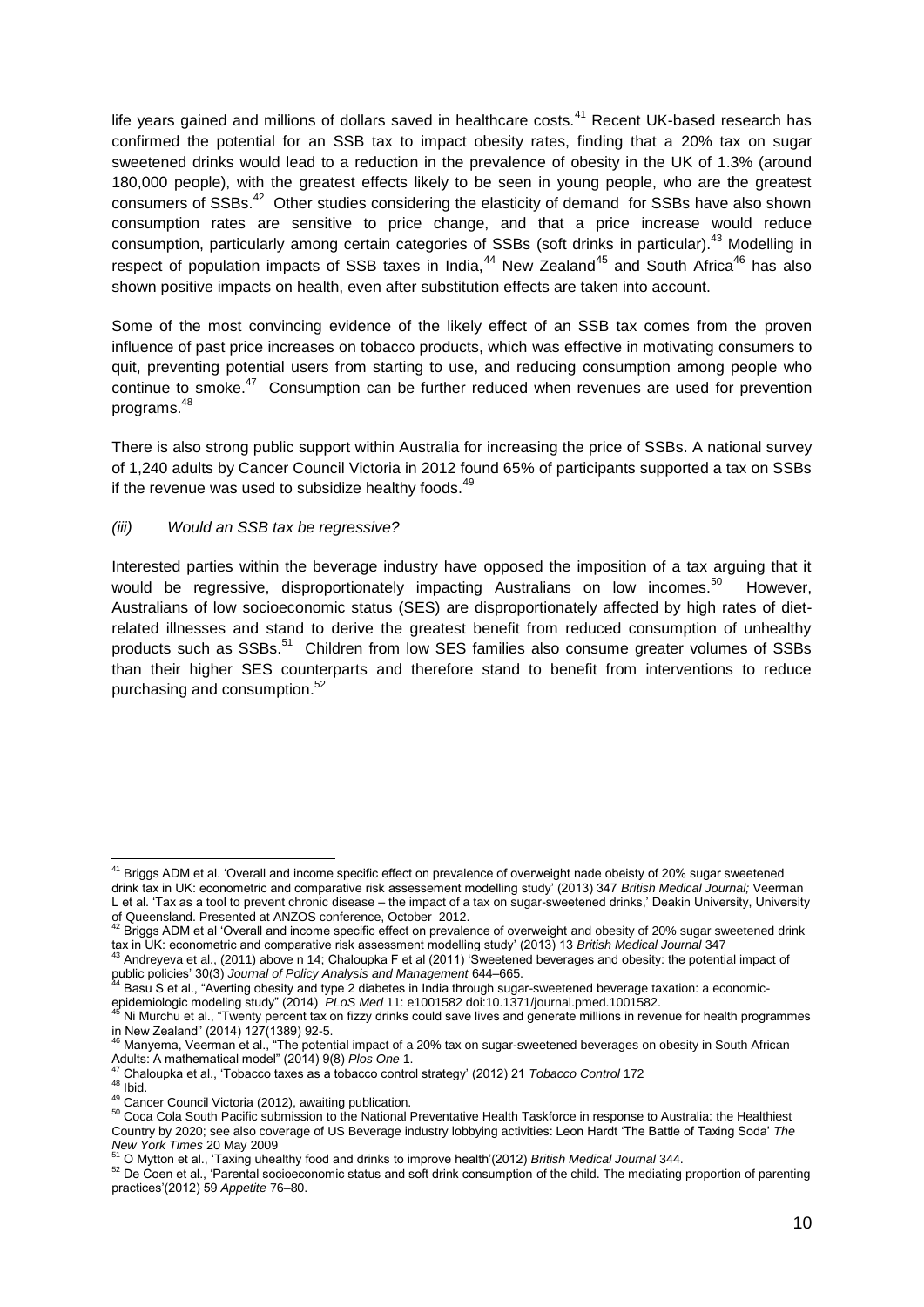A recent review on the impact by SES of an SSB tax found that lower income households would pay a greater proportion of their income in additional tax. However the monetary burden across all households would be small, with relatively minor differences between higher and lower income households (less than \$5 USD per year).  $^{53}$  An SSB tax would therefore be a pro-equity population policy to reduce consumption and improve weight and population health outcomes.

Further, research suggests that young people, lower-income groups, those most at risk for obesity and those who consume larger quantities of SSBs are likely to be more responsive to price increases, 42 43 adding support to the argument that an SBB tax will act *progressively* by reducing SSB consumption to the greatest extent in those groups who are most at risk of associated harms. Evaluation of the impact of past tobacco price increases on consumption has shown that the greatest impacts on behaviour have been experienced by the young and the poor.<sup>54</sup>

Any other arguably regressive characteristics of an SSB tax could be ameliorated by using revenue gained through the tax to fund subsidies on fresh fruit and vegetables for low-income families, or improve availability of fresh produce in remote and rural areas. This would reinforce the positive dietary impacts of an SSB tax by enabling consumers to increase intake of healthy products without incurring additional costs.

# *(iv) Considerations relevant to the design of an SSBs tax*

In Australia, a tax on SSBs could be relatively simply imposed through existing tax structures, keeping the costs of implementation and administration reasonably low. <sup>55</sup> Use of existing tax frameworks capable of accommodating a tax would mean implementation would not require the development of complex independent legislation and administrative structures.<sup>56</sup>

Its design would need to reflect the policy objective of reducing population consumption of sugar through SSBs, to improve health. Consistent with modelling and research here discussed, the tax imposed would need to be sufficiently high to achieve an increase in retail price of 20%, in order to be effective. Generated revenue from a tax could be hypothecated (ear-marked) for health promotion campaigns or to subsidise the cost of healthy foods for low-income earners, with strong public support for such measures.<sup>2</sup>

For a detailed discussion of the considerations relevant to the design of an SSBs tax in Australia, please see [OPC Policy Brief: The case for an Australian tax on Sugar-Sweetened Beverages](http://www.opc.org.au/downloads/positionpapers/policy-brief-australian-tax-sugar-sweetened-beverages.pdf)

## *(v) The OPC's recommendations*

Consistent with recommendations of the WHO, the policy agenda endorsed by Australia under the GAP and the National Preventative Health Taskforce recommendations, the Australian Government should investigate, design and implement a tax on SSBs to effect a price increase of at least 20% , with the objective of reducing consumption and improving public health.

Of course the factors influencing consumption of SSBs are complex, and improvements in health will not be achieved by a tax alone. Reducing consumption will require a coordinated set of policy measures, targeting individual and environmental drivers of consumption.<sup>57</sup> Accordingly, an SSB tax

<sup>-</sup> $53$  Backholer K et al (2015) The effect of a sugar sweetened beverage tax across different socioeconomic groups. Submitted for publication.

Chaloupka et al (2012) above n 17.

<sup>&</sup>lt;sup>55</sup> Thow A and Kaplin L (2013) 'Using economic policy to tackle chronic disease: Options for the Australian Government' 20 *Journal of Law and Medicine* 604 at 608-609 <sup>56</sup> Ibid.

 $57$  Hattersley L and Hector D (2008) "Building solutions for preventing childhood obesity. Module 1: Interventions to promote consumption of water and reduce consumption of sugary drinks', available at http://www.coo.health.usyd.edu.au/pdf/2008\_module1.pdf.